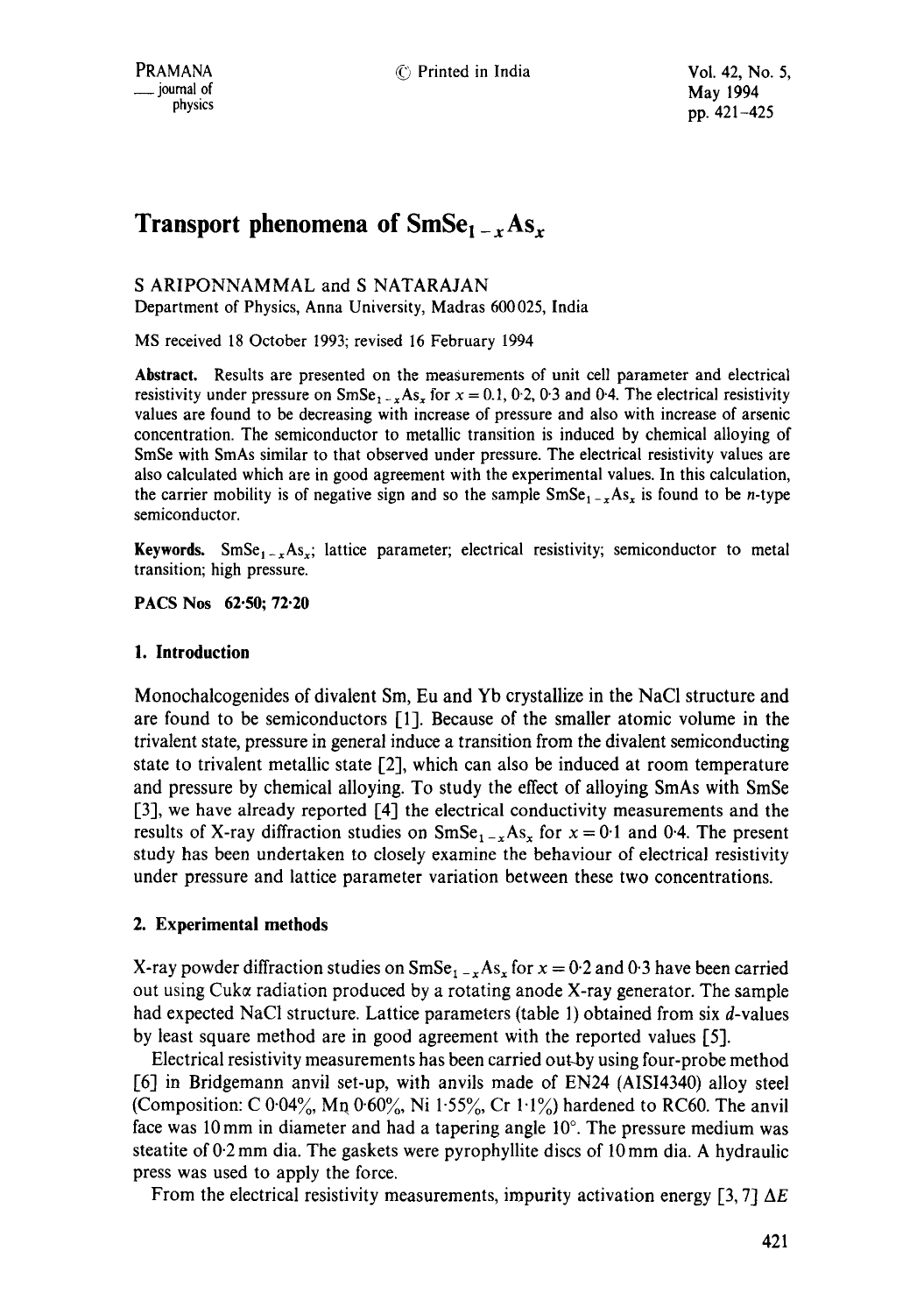| $\boldsymbol{x}$ | a in A                  |          |                        |                                        |                                          |
|------------------|-------------------------|----------|------------------------|----------------------------------------|------------------------------------------|
|                  | Present<br>study        | Reported | $\Delta E$ in eV       | $\rho$ experimental<br>$\Omega$ -metre | $\rho$ calculated<br>$\Omega$ -metre     |
| $0-0$            |                         | 6.20     | 0.440                  | 30[Ref. 7]                             | 14.3                                     |
| $0-1$            | $6.18 \pm 0.02$         | 6.15     | 0.120                  | $1.2528 \times 10^{-2}$<br>$+0.00010$  | $1.333 \times 10^{-2}$                   |
| 0.2              | $6.03 + 0.02$           | $6 - 05$ | 0.074                  | $1.3265 \times 10^{-3}$<br>$+0.00009$  | $7.351 \times 10^{-3}$                   |
| 0.3              | $5.99 \pm 0.01$         | 5.98     |                        | $2.2510 \times 10^{-4}$<br>$+0.00001$  |                                          |
| $0-4$            | $5.94 \pm 0.02$         | 5.94     |                        | $1.2005 \times 10^{-4}$<br>± 0.00001   |                                          |
|                  | Calculated parameters   |          |                        |                                        |                                          |
| $\mathbf x$      | $m^*$ in kg             |          | n                      | ε                                      | $\boldsymbol{u}$ in<br>$m^2V^{-1}s^{-1}$ |
| $0-0$            | $4.794 \times 10^{-31}$ |          | $1.804 \times 10^{21}$ | $4 - 023$                              | $-2.417 \times 10^{-4}$                  |
| $0-1$            | $2.108 \times 10^{-31}$ |          | $2.671 \times 10^{23}$ | 5.108                                  | $-1.753 \times 10^{-3}$                  |
| $0-2$            | $1.370 \times 10^{-31}$ |          | $3.428 \times 10^{23}$ | 5.244                                  | $-2.477 \times 10^{-3}$                  |

**Table 1.** Experimental and theoretical results of  $SmSe_{1-x}As_{x}$ .

which is equal to  $\alpha p_0$  can be deduced. Here,  $\alpha$  is the rate of closing of energy gap with pressure given by

$$
\alpha = \frac{\mathrm{d}\Delta E g}{\mathrm{d}p} = kT \left[ \frac{\mathrm{d}\ln\rho}{\mathrm{d}p} \right] \tag{1}
$$

and  $p_0$  is the minimum pressure needed for the complete conversion of  $Sm^{2+}$  into  $Sm<sup>3+</sup>$ , characterized in a sharp bending over and saturation effect conductivity in the  $\ln \rho$ -P plot [3].

### **3. Estimated electrical resistivity**

The electrical resistivity has been theoretically calculated using the lattice constant and impurity activation energy. The Drude's model [8] defines the electrical conductivity  $\sigma$  which is the reciprocal of the electrical resistivity as

$$
\sigma = 1/\rho = neu \tag{2}
$$

where  $n$  is the carrier density,  $e$  the electron charge and  $u$  is the carrier mobility. The carrier density  $[9]$  n can be calculated by the formula

$$
n = \frac{2(2\pi m^* kT)^{3/2}}{h^3} \exp\left[-\frac{\Delta E}{2kT}\right]
$$
 (3)

here  $m^*$  is the effective mass,  $\Delta E$  impurity activation energy, k Boltzmann constant,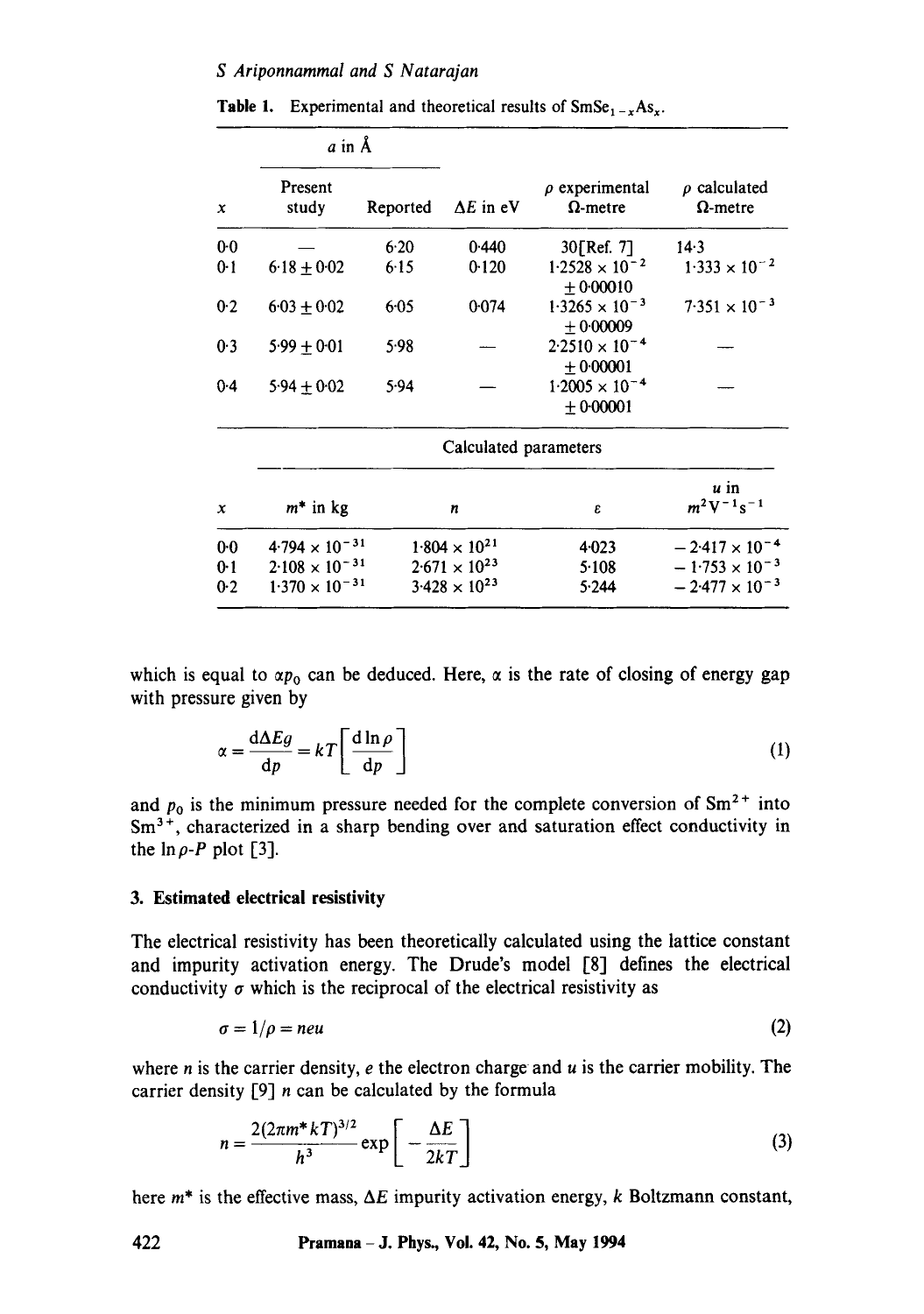h the Plancks constant and T the temperature. The effective mass  $[10]$  can be given in terms of lattice parameter a and impurity activation energy  $\Delta E$  as

$$
\frac{m_0}{m^*} = 1 + \frac{2h^2}{m_0 a^2 \Delta E}.
$$
\n(4)

Where  $m_0$  is the electron rest mass. Then, the carrier mobility u can be determined  $[9]$  from the expression

$$
u = \frac{3\varepsilon^2}{16\pi^2 m^* \left[ \ln(1+x) - x/(1+x) \right]} \left[ \frac{h}{e} \right]^3.
$$
 (5)

Here  $\varepsilon$  is the dielectric constant [9] which is given by

$$
\varepsilon = \left[\frac{13.53 \text{ m}^*}{\Delta E} \right]^{1/2} \tag{6}
$$

and

$$
x = \left[\frac{h}{e}\right]^2 \left[\frac{e}{m^*}\right] \left[\frac{3N}{8\pi}\right]^{1/3} \tag{7}
$$

Where  $N$  is the impurity concentration given by

$$
N = \frac{n^2}{2\left[\frac{2\pi m^* kT}{h^2}\right]^{3/4} \exp\left[-\frac{\Delta E}{2kT}\right]}.
$$
\n(8)

Thus, the value of electrical resistivity at room temperature and pressure has been calculated by substituting n and u in eq. (3) for various values of x. The results are given in table 1. SmSe is characterized as  $\lceil 11 \rceil n$  type semiconductor. In this calculation the calculated mobility is of negative sign and therefore  $\text{SmSe}_{1-x}\text{As}_x$  must be of n type semiconductors.

#### **4. Conclusion**

X-ray diffraction study on  $SmSe_{1-x}As_x$  for  $x = 0.1$ , 0.2, 0.3 and 0.4 shows that the sample is having expected NaCl type structure. The lattice parameters obtained for the samples are in good agreement with the reported values. The arsenic substitution in SmSe for Se causes the valence transition from  $Sm^{2+}$  to  $Sm^{3+}$ . The transition starts at  $x = 0.1$  and is nearly completed at about  $x = 0.4$ . The behaviour of electrical resistivity of the samples as a function of pressure is shown in figure 1. The electrical resistivity decreases continuously with increase of pressure. From the resistivity measurements, impurity activation energy has been determined. The resistivity decreases continuously with increase of arsenic concentration similar to the behaviour observed under pressure. These lead to a conclusion that the semiconductor to metallic transition can be induced by chemical alloying SmSe with SmAs similar to that induced under pressure. The sample is in divalent semiconducting state at ambient pressure and temperature, and goes to trivalent metallic state under pressure at room temperature. As a function of arsenic concentration,  $SmSe_{1-x}As_x$  is in semiconducting state at lower values of x and metallic state at about  $x = 0.4$ . Then the electrical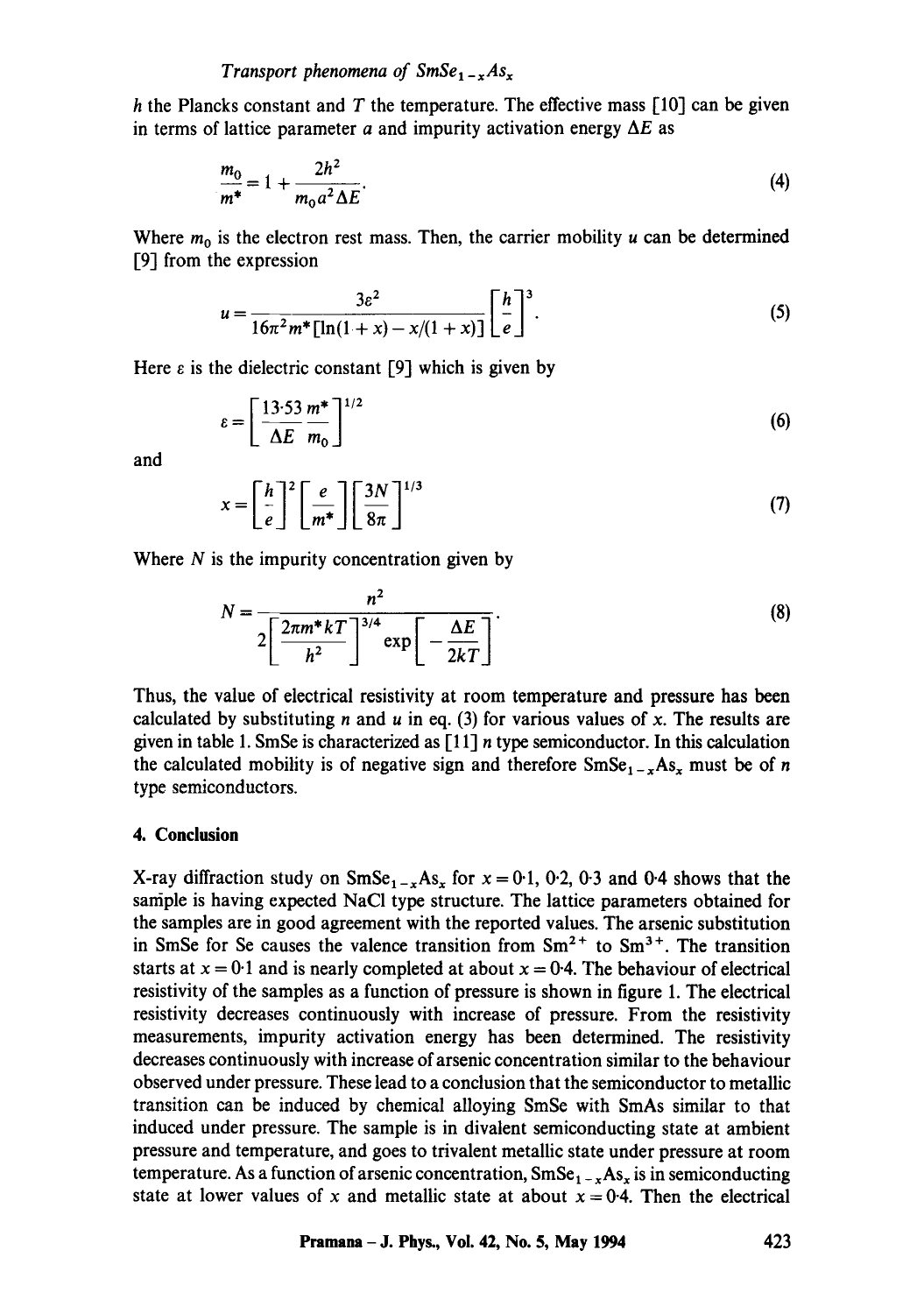

**Figure 1.** The behaviour of electrical resistivity of  $SmSe_{1-x}As_x$  as a function of pressure.

resistivity values at ambient temperature and pressure are calculated using Drude's model for  $x = 0.0$ , 0.1 and 0.2 which are in agreement with the experimental values. This method is applicable only to semiconductors and not to metals because of the dependence of the energy gap. Since the  $\rho$  values are approaching nearer to metallic state for  $x = 0.3$  and 0.4, this method is not applicable. The calculated effective mass, carrier density, carrier mobility and dielectric constant are given in table 1. It is notable that the calculated carrier mobility is of negative sign which leads to a conclusion that the sample is of n type semiconductor. The values of lattice constant, impurity activation energy and experimental as well as calculated electrical resistivity values are given in table 1. They are fairly in good agreement.

#### **Acknowledgements**

Authors are thankful to Prof. K B Garg for providing the samples for this study and CSIR, Government of India for financial support.